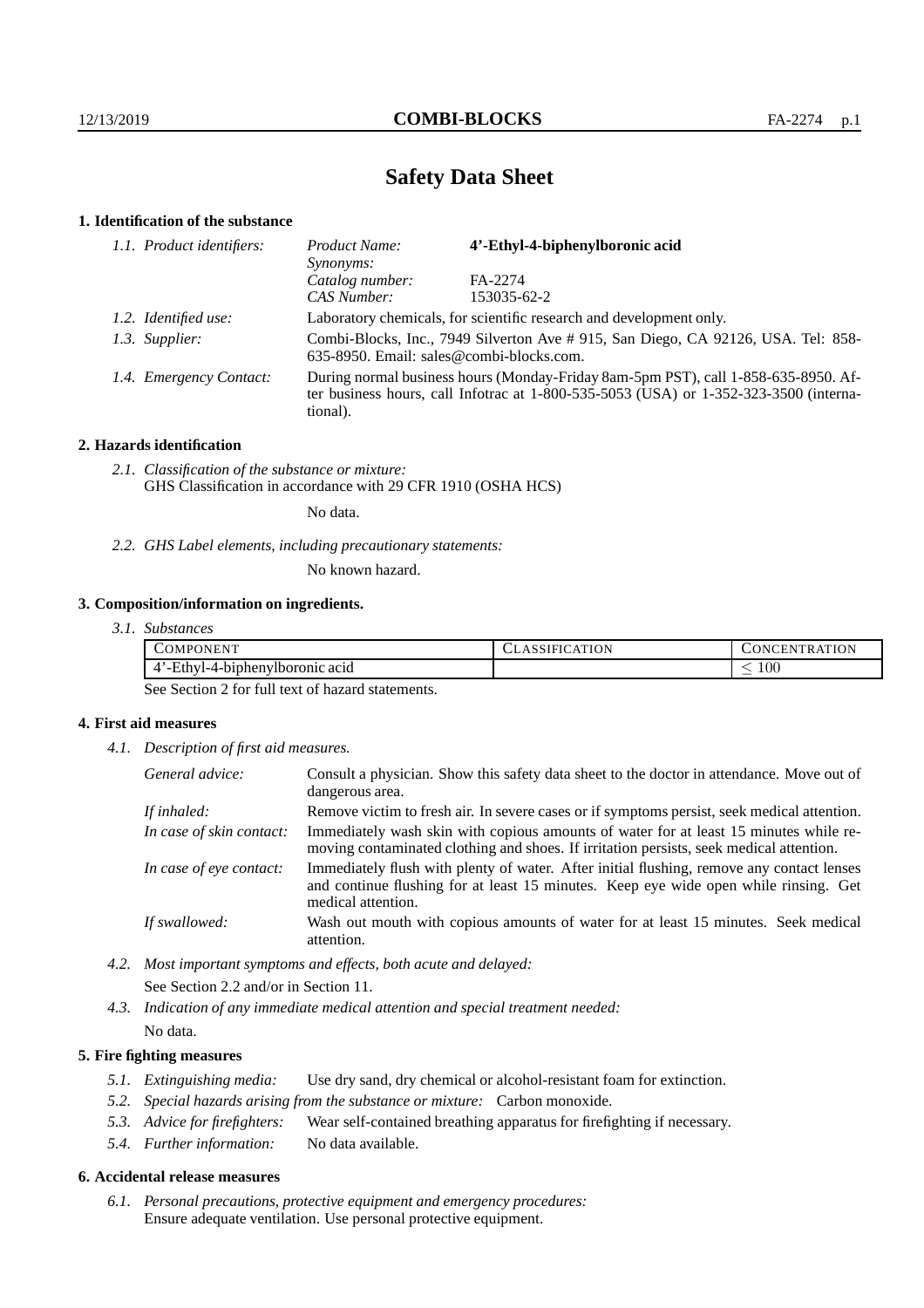|                                                                                | 6.2. Environmental precautions:                                                                                                                                                                                                                                    |                                                                                                                                                                                                                                                                                                                        |  |  |
|--------------------------------------------------------------------------------|--------------------------------------------------------------------------------------------------------------------------------------------------------------------------------------------------------------------------------------------------------------------|------------------------------------------------------------------------------------------------------------------------------------------------------------------------------------------------------------------------------------------------------------------------------------------------------------------------|--|--|
|                                                                                | Should not be released into the environment. See Section 12 for additional ecological information.                                                                                                                                                                 |                                                                                                                                                                                                                                                                                                                        |  |  |
|                                                                                | 6.3. Methods and materials for containment and cleaning up:                                                                                                                                                                                                        |                                                                                                                                                                                                                                                                                                                        |  |  |
| Sweep up or vacuum up spillage and collect in suitable container for disposal. |                                                                                                                                                                                                                                                                    |                                                                                                                                                                                                                                                                                                                        |  |  |
|                                                                                | 6.4. Reference to other sections:                                                                                                                                                                                                                                  |                                                                                                                                                                                                                                                                                                                        |  |  |
|                                                                                |                                                                                                                                                                                                                                                                    | Refer to protective measures listed in Sections 8 and 13.                                                                                                                                                                                                                                                              |  |  |
|                                                                                | 7. Handling and storage                                                                                                                                                                                                                                            |                                                                                                                                                                                                                                                                                                                        |  |  |
|                                                                                | 7.1. Precautions for safe handling: Avoid contact with skin and eyes. Avoid inhalation of vapour or mist. Keep away<br>from sources of ignition - No smoking. Take measures to prevent the build up of electro-<br>static charge. For precautions see section 2.2. |                                                                                                                                                                                                                                                                                                                        |  |  |
|                                                                                |                                                                                                                                                                                                                                                                    | 7.2. Conditions for safe storage, including any incompatibilities: Keep container tightly closed in a dry and well-ventilated<br>place. Containers which are opened must be carefully resealed and kept upright to prevent<br>leakage.                                                                                 |  |  |
|                                                                                | 7.3. Specific end use(s):                                                                                                                                                                                                                                          | Laboratory chemicals, for scientific research and development only.                                                                                                                                                                                                                                                    |  |  |
|                                                                                | 8. Exposure Controls / Personal protection                                                                                                                                                                                                                         |                                                                                                                                                                                                                                                                                                                        |  |  |
|                                                                                | 8.1. Control parameters:                                                                                                                                                                                                                                           |                                                                                                                                                                                                                                                                                                                        |  |  |
|                                                                                | Components with workplace control parameters: Contains no substances with occupational exposure limit values.                                                                                                                                                      |                                                                                                                                                                                                                                                                                                                        |  |  |
|                                                                                | 8.2. Exposure controls:                                                                                                                                                                                                                                            |                                                                                                                                                                                                                                                                                                                        |  |  |
|                                                                                |                                                                                                                                                                                                                                                                    | Appropriate engineering controls: Ensure that eyewash stations and safety showers are close to the workstation<br>location. Ensure adequate ventilation, especially in confined areas.                                                                                                                                 |  |  |
|                                                                                | Personal protective equipment:                                                                                                                                                                                                                                     |                                                                                                                                                                                                                                                                                                                        |  |  |
|                                                                                | Eye/face protection:                                                                                                                                                                                                                                               | Wear appropriate protective eyeglasses or chemical safety goggles as described by OSHA's<br>eye and face protection regulations in 29 CFR 1910.133 or European Standard EN166.                                                                                                                                         |  |  |
|                                                                                | Skin protection:                                                                                                                                                                                                                                                   | Handle with gloves. Gloves must be inspected prior to use. Use proper glove removal<br>technique (without touching glove's outer surface) to avoid skin contact with this product.<br>Dispose of contaminated gloves after use in accordance with applicable laws and good<br>laboratory practices. Wash and dry hands |  |  |
|                                                                                | <b>Body Protection:</b>                                                                                                                                                                                                                                            | Complete suit protecting against chemicals, Flame retardant antistatic protective clothing.,<br>The type of protective equipment must be selected according to the concentration and<br>amount of the dangerous substance at the specific workplace.                                                                   |  |  |
|                                                                                | Respiratory protection:                                                                                                                                                                                                                                            |                                                                                                                                                                                                                                                                                                                        |  |  |

Control of environmental exposure: Prevent further leakage or spillage if safe to do so. Do not let product enter drains.

# **9. Physical and chemical properties**

*9.1. Information on basic physical and chemical properties*

| (a)                | Appearance:                                   | Solid          |
|--------------------|-----------------------------------------------|----------------|
| (b)                | Odour:                                        | No data        |
| (c)                | Odour Threshold:                              | No data        |
| (d)                | pH:                                           | No data        |
| (e)                | Melting point/freezing point:                 | $220 - 250$ °C |
| (f)                | Initial boiling point and boiling range:      | No data        |
| (g)                | Flash point:                                  | No data        |
| (h)                | Evaporatoin rate:                             | No data        |
| (i)                | Flammability (solid, gas):                    | No data        |
| (j)                | Upper/lower flammability or explosive limits: | No data        |
| $\left( k\right)$  | Vapour pressure:                              | No data        |
| (1)                | Vapour density:                               | No data        |
| (m)                | Relative density:                             | No data        |
| (n)                | Water solubility:                             | No data        |
| $\left( 0 \right)$ | Partition coefficient: n-octanol/water:       | No data        |
| (p)                | Auto-ignition:                                | No data        |
| (q)                | Decomposition temperature:                    | No data        |
| (r)                | Viscosity:                                    | No data        |
| (s)                | Explosive properties:                         | No data        |
| (t)                | Oxidizing properties:                         | No data        |